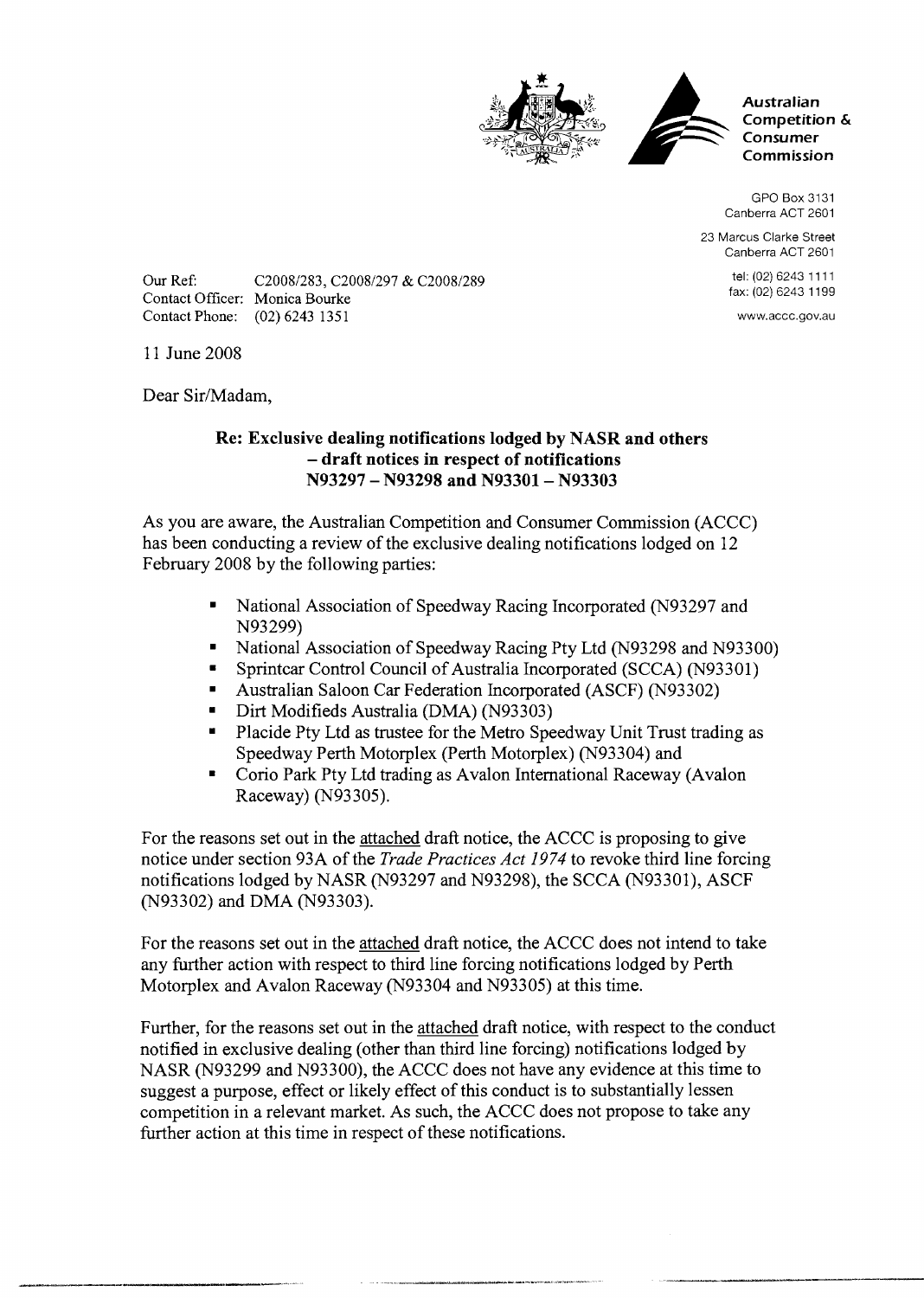Having now issued the draft notice proposing to revoke notifications N93297, N93298, N93301, N93302 and N93303, the notifying parties or any interested party who may be dissatisfied with the ACCC's draft notice may request that the ACCC convene a conference in relation to the draft notice. Such a conference provides the opportunity for interested parties to make oral submissions directly to a Commissioner of the ACCC in relation to the draft notice. Conferences are conducted informally, without the participation of legal or other professional advisers.

If you wish the ACCC to hold a conference in relation to these draft notices, you must notify the ACCC in writing by **Friday 27 June 2008.** Please note that the *Trade Practices Act* does not allow the ACCC to extend this deadline.

You are also invited to make a written submission in response to the ACCC's draft notices. Written submissions should be lodged by **Friday** 4 **July 2008** at the following address:

> The General Manager Adjudication Branch Australian Competition & Consumer Commission GPO Box 3131 Canberra ACT 2601

Submissions can also be lodged by e-mail to adjudication  $@$  accc. gov. au or by facsimile on (02) 6243 1211.

Persons lodging a submission with the ACCC may request that information included in the submission be excluded from the public register in certain circumstances. Submissions which are excluded from the public register may still be taken into account by the ACCC when conducting its assessment of a notification. Guidelines for seeking exclusion from the public register are attached for your information.

The ACCC will consider any submissions it receives, including any oral submissions made should a conference in relation to the draft notices be called, in deciding whether or not to issue final notices revoking the third line forcing notifications lodged by the NASR, SCCA, ASCF and DMA.

This letter has been placed on the ACCC's public register and website. If you wish to discuss any aspect of this matter, please contact Monica Bourke on (02) 6243 1351 or via email at monica.bourke@accc.gov.au.

Yours sincerely

Dr Richard Chadwick General Manager Adjudication Branch